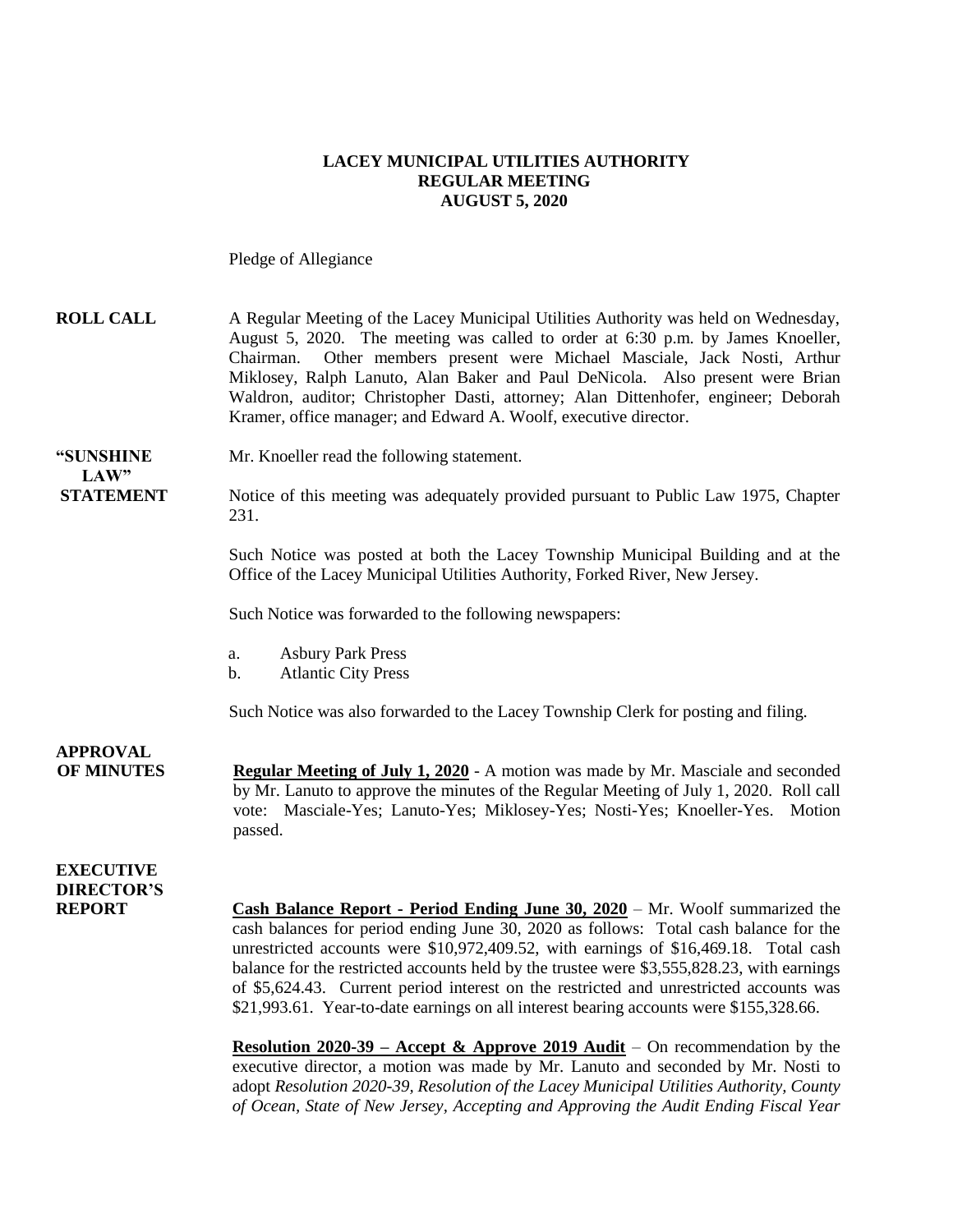*December 31, 2019.* Roll call vote: Lanuto-Yes; Nosti-Yes; Miklosey-Yes; Masciale-Yes; Knoeller-Yes. Motion passed.

**Resolution 2020-40 – Amended Final Sewer and Water Approval – Lacey Woods – Karchik Woods** – On recommendation by the executive director, a motion was made by Mr. Masciale and seconded by Mr. Nosti to adopt *Resolution 2020-40, Resolution of the Lacey Municipal Utilities Authority, County of Ocean, State of New Jersey, Amended Final Sewer and Water Approval, Block 1578, Lots 1-15 (Lacey Woods) and Block 1579, Lots 25-36 (Karchik Woods).* Roll call vote: Masciale-Yes; Nosti-Yes; Lanuto-Yes; Miklosey-Yes; Knoeller-Yes. Motion passed.

#### **REPORT** The business report was submitted for review.

**BUSINESS**

**ENGINEER'S REPORT**

> **Solar Panel Evaluation** – Mr. Dittenhofer stated a revised solar evaluation report was submitted to the Authority for review. This report included the addition of panels on the records storage building located to the rear of the administration building. Mr. Knoeller stated he would like a report to include information generating SREC's by using records storage building. Mr. Dittenhofer stated he will prepare a report taking the maximum usage of the administration building and tie in a number of solar panels to the records building.

> **Sanitary Sewer Rehabilitation** – Mr. Dittenhofer stated approximately 2,400 LF of pipe has been descaled, and 1,500 LF has been lined. Manhole rehabilitation is approximately 50% complete.

> **Repainting of Tank No. 1** – Mr. Dittenhofer stated a site meeting was held July  $14<sup>th</sup>$ . Construction shall commence in Fall of 2020.

> **Column Investigation Well #7** – Mr. Dittenhofer stated A.C. Schultes has completed the column removal and pump removal. His office determined there was nothing wrong with the pump or column assembly. Water quality testing is ongoing.

> **Route 9 Watermain Extension** - Mr. Dittenhofer stated bid opening was held on July 14th. The low bid submitted by Montana Construction in the amount of \$912,069.00 for the base bid and alternate bid. Mr. Knoeller stated since the base bid and alternate bid total exceeds the Authority's budgetary constraints, he recommends LMUA personnel do the project related to installing the water main and fittings. Therefore, he recommends rejecting the bids and re-advertising the project. A motion was made by Mr. Nosti and seconded by Mr. Masciale to adopt Resolution 2020-41, rejecting all bids for the Route 9 Water Main Extension Project and Re-advertisement of bids. Roll call vote: Nosti-Yes; Masciale-Yes; Lanuto-Yes; Miklosey-Yes; Knoeller-Yes. Motion passed.

# **ATTORNEY'S**

**REPORT LMUA Route 9 Water Main Extension** – Mr. Dasti stated his office received and reviewed the comments from the NJDEP regarding the submission and the Authority's engineer's point by point response memorandum to the NJDEP with the various documents as well as the permit application.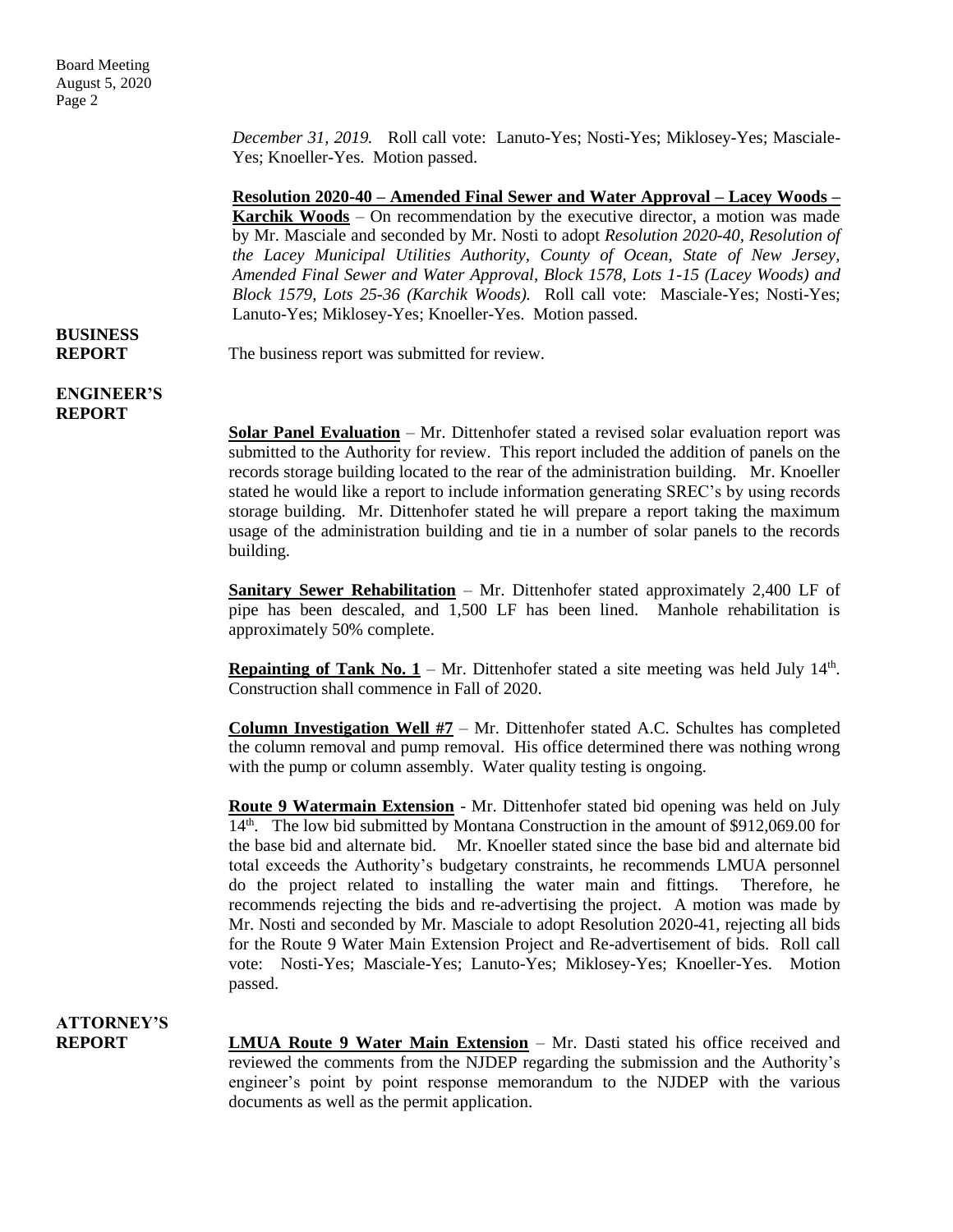**LMUA/Holtec Connection to Infrastructure** – Mr. Dasti stated his office is working the Authority's engineer with regard to identifying the structures on the property, property owners, as well as compiling information with regard to previous approvals granted to the power plant.

## **AUDITOR'S**

**REPORT Accountant's Status Report – Month Ended June 30, 2020** – Mr. Waldron reported water and sewer revenues had a favorable variance for the month and year to date. Sewer and water expenses had a favorable variance for the month and year to date. Sewer and water user charges had an unfavorable variance for the month.

### **CORRESPONDENCE**

**Stephen D'Angelo, Neosho Drive** – Requesting relief of utility bill due to pipe leak in crawl space. Since the water from the leak did not go into the sewer system, a motion was made by Mr. Masciale and seconded by Mr. Lanuto to grant an adjustment in the amount of \$248.80 (38,000 gallons). Roll call vote: Masciale-Yes; Lanuto-Yes; Miklosey-Yes; Nosti-Yes; Knoeller-Yes. Motion passed.

**Andrew O'Rourke, Shodda Street** – Requesting relief of utility bill due to leaky hot water heater. Since the water from the leak did not go into the sewer system, a motion was made by Mr. Nosti and seconded by Mr. Miklosey to grant an adjustment in the amount of \$183.00 (41,000 gallons). Roll call vote: Nosti-Yes; Miklosey-Yes; Lanuto-Yes; Masciale-Yes; Knoeller-Yes. Motion passed.

**Laura Long, Juniper Lane** – Requesting relief of utility bill due to pipe leak in crawl space. Since the water from the leak did not go into the sewer system, a motion was made by Mr. Masciale and seconded by Mr. Nosti to grant an adjustment in the amount of \$315.10 (53,000 gallons). Roll call vote: Masciale-Yes; Nosti-Yes; Lanuto-Yes; Miklosey-Yes; Knoeller-Yes. Motion passed.

**616 Conifer Drive** – Mr. Woolf recommended Tabling this issue until the September board meeting.

**OLD**

**BUSINESS Penalties & Turn-offs** – There was discussion on the implementation of temporarily suspending penalties and turn-offs due to the COVID virus. Mr. Knoeller recommended re-implementing penalties and shut-offs October 1<sup>st</sup>.

**NEW**

**BUSINESS** There was no new business to discuss.

## **PUBLIC BUSINESS/**

**COMMENT** There was no public business/comment.

## **PAYMENT OF**

**VOUCHERS WHEREAS**, the members of the Lacey Municipal Utilities Authority carefully examined all vouchers presented for payment of claims;